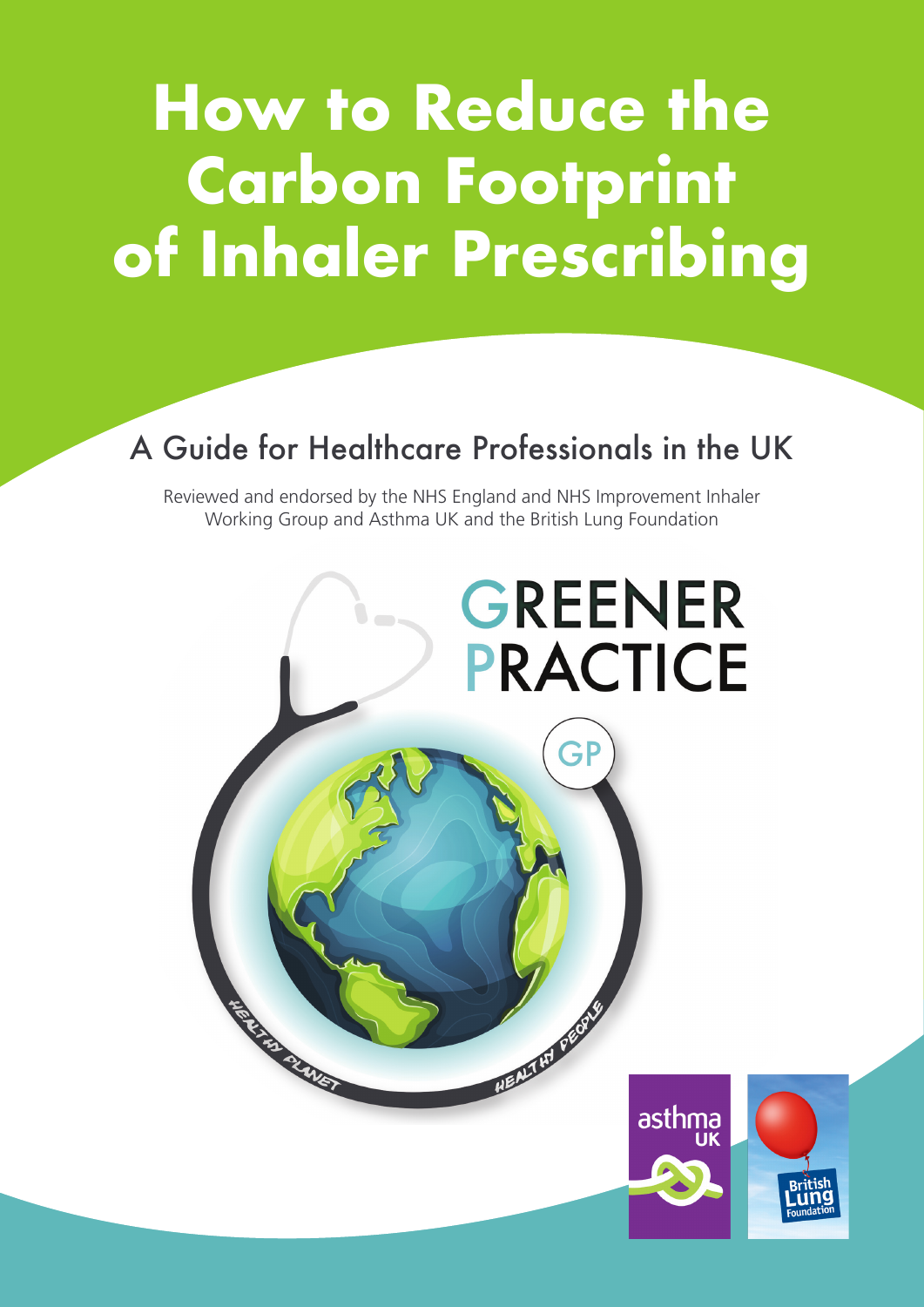This guide is written for healthcare professionals. If you are a user of inhalers, please discuss with your doctor, nurse, pharmacist, or pharmacy technician, before making any changes to your treatment. This guide is focused on adult respiratory care but may be useful in children over 12 years old.

# **THE GUIDE CONSISTS OF FIVE SECTIONS**

- **3 2**
- **4**

**5**

Explanation of recommendations Frequently asked questions Tables of inhalers by carbon footprint

Introduction and recommendations

Reference



Greener Practice is a UK primary care network which aims to enable primary care to transition towards environmentally sustainable healthcare. Its website offers a one-stop hub of resources for those working in primary care. Greener Practice Website: www.greenerpractice.co.uk Twitter @greenerpractice

Version 3.3.2 published Oct 2021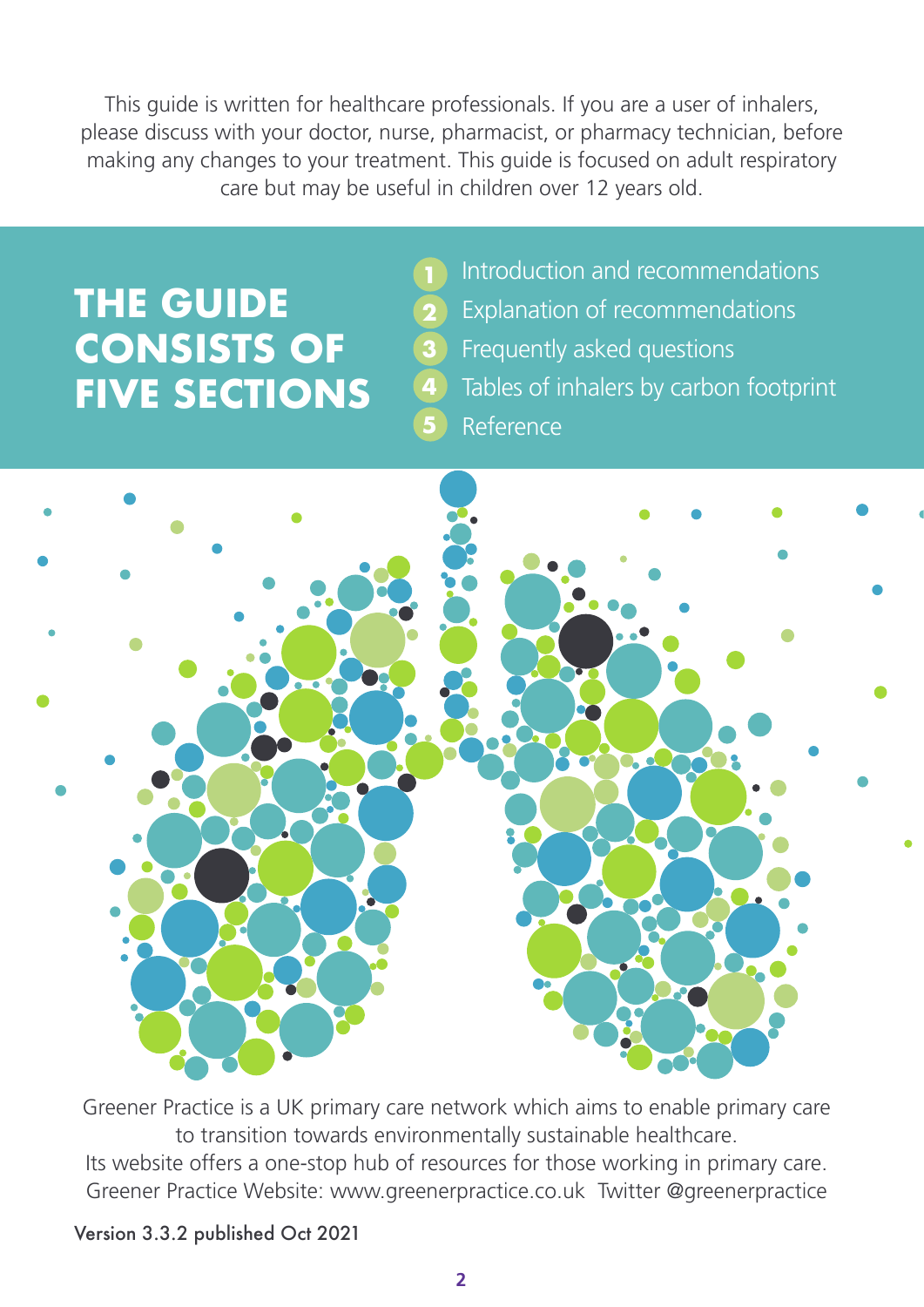# INTRODUCTION AND RECOMMENDATIONS

The use of inhaled therapies has substantially improved the health of people with respiratory disease. However pressurised metered dose inhalers (pMDIs) contain hydrofluoroalkanes (HFA) propellants which are potent greenhouse gases, 1300 – 3350 times more potent than carbon dioxide.(1) The NHS has set the target of reaching net zero by 2040 for the greenhouse gas emissions which it can control ('NHS Carbon Footprint'). Inhalers are included in this scope and account for approximately 13% of the carbon footprint related to delivery of care.<sup>(2)</sup>

In England approximately 70% of inhalers prescribed are pMDIs, in contrast to Sweden which prescribes 13% as pMDIs.<sup>(3)</sup> In England most pMDI inhalers prescribed are short acting betaagonist inhalers (SABA) such as salbutamol. In patients with asthma, using more than 3 SABA inhalers per year suggests over-use and poor control.<sup>(4)</sup> Therefore, optimising care following national guidance, can significantly reduce the carbon impact of inhaler prescribing.<sup>(5)</sup>

Alternatives to pMDIs, such as dry powdered inhalers (DPIs) and soft-mist inhalers (SMIs), have a much lower carbon footprint and can be safely and effectively used by many patients. DPIs do not require spacer devices and often have dose counters to aid use.

### **To reduce the carbon footprint of inhaler prescribing:**

- Optimise asthma and COPD care following national guidelines. **1**
- Offer dry powder inhalers or soft mist inhalers as first choice when clinically appropriate. **2**
- If pMDIs are needed for an individual then chose brand and regime with care to minimise carbon footprint. **3**
- **4** Ask patients to return all used or unwanted inhalers to community pharmacies or dispensaries for disposal by incineration or re-cycling.

### **To safely and effectively change inhalers:**

- Focus on finding the right medication and device for each individual in consultation with them and their carers, through shared decision making. **1**
- Assess and optimise inhaler technique at every opportunity. **2**
- Follow patients up to ensure suitability of device and disease control. **3**
- Do not undertake blanket switching if changing the device type or medication. **4**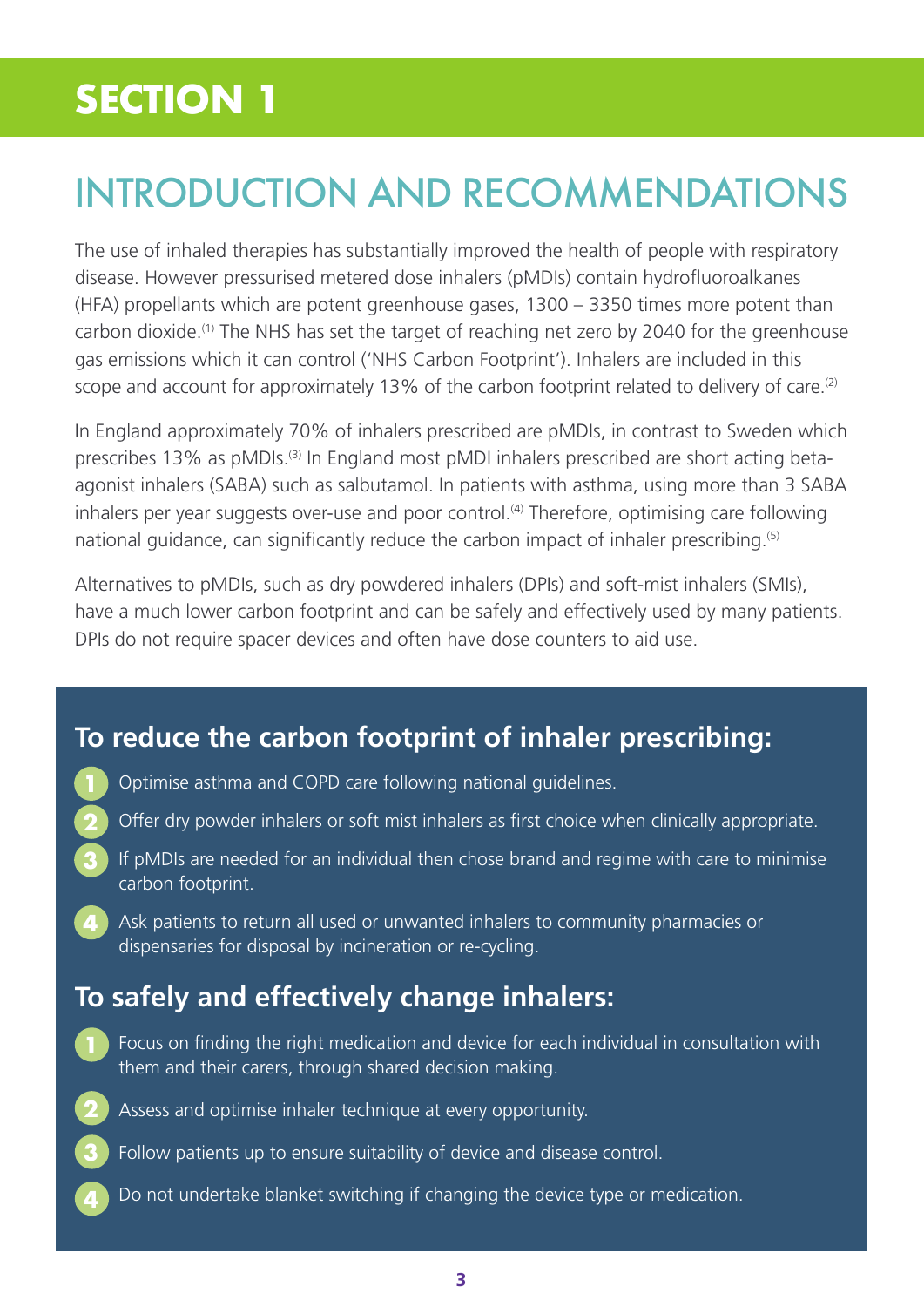# EXPLANATION OF RECOMMENDATIONS

### **1. Optimise Asthma and COPD care.**

Our first priority must be to identify and review those with poorly controlled disease and optimise their care, their adherence and their inhaler technique. The clinical and environmental harms of poor disease control will likely outweigh any benefits from use of different inhalers. Regular inhaled preventer treatment in asthma should be with inhaled corticosteroids and regular inhaled treatment in COPD should normally be with long acting bronchodilators.<sup>(6,7)</sup> Opportunities to identify poor control and optimise care include exacerbations, repeat prescription requests suggesting SABA over-use, annual reviews, and practice quality improvement activities.

### **a) Identifying and reducing SABA overuse with effective preventer therapy**

Overreliance on short-acting bronchodilators (SABA) can indicate poor disease control. 3 or more days a week with any need for SABA is a pragmatic threshold for uncontrolled asthma.<sup>(8)</sup> Well controlled asthma for most patients will mean using 1-2 SABA inhalers a year. However, many patients in England are prescribed more than 6 SABA inhalers a year which suggests over-reliance on SABA.(3) The PCRS asthma slide rule tool can help work out number of inhalers used. Increasing the prescribing interval of SABA from 28 days to 90 or 180 days can alert prescribers to SABA overreliance.(9) To reduce SABA overuse in asthma, effective preventer therapy via a suitable device is required. Maintenance and reliever therapy regimens provide a good treatment approach for some adults with asthma $(6)$ 

### **b) Reviewing inhaler technique and altering treatment**

Alterations to inhaler devices and treatment regimes are an opportunity to improve disease control in discussion with individual patients. Sufficient time should be given to allow this to occur. Patients should be reassured that the aim is to improve disease control whilst also reducing environmental impact, but if disease control worsens due to changing inhalers then they can switch back again. Inhalers should be prescribed by brand name as devices are not interchangeable.(10) Spacer use should be encouraged with patients using pMDIs to reduce errors of technique and increase effectiveness of treatment. They are essential for young children.(6) When it is safe and possible to do so, face to face assessment should be prioritised to allow assessment of inhaler technique. Where this is not possible, video consultation can be used. Placebos can be useful to practice device use and handling. Some placebo devices (e.g. Turbohaler patient trainer whistle, Ellipta Inhalation Trainer, MDI Trainhaler) whistle if the patient uses the correct inspiratory flow. For patients using multiple inhalers try to use the same type of device where possible. Written care plans should be given to patients.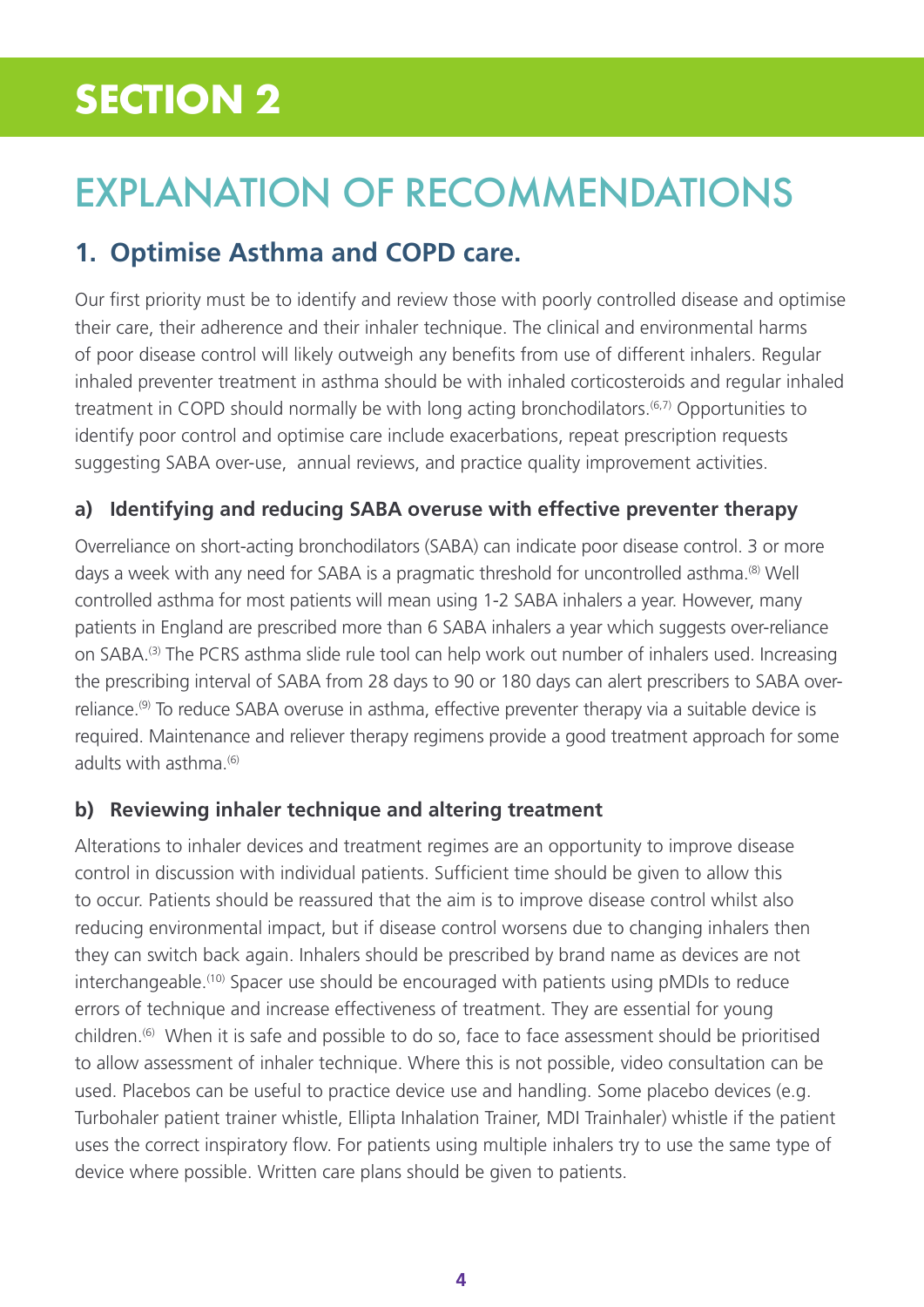### **c) Other aspects of care**

Aspects to consider include reviewing diagnosis, smoking cessation, allergen avoidance, avoiding the use of inhaled steroids in COPD unless specifically indicated, and collaborative working with respiratory teams.<sup>(11)</sup> These areas are beyond the scope of this guide and we recommend using national and international guidance for this.(4,5,6)

### **2. Offer dry powder inhalers (DPIs) or soft mist inhalers (SMIs) as first choice when clinically appropriate.**

#### **a) Would a DPI or SMI be clinically appropriate?**

For the many patients, the answer will be yes. However, pMDI with spacer or breath actuated inhaler (BAI) should be used:

- where a patient is unlikely to be able to take a fast deep inhalation with sufficient inspiratory flow required for use of a DPI (e.g. in younger children or the very elderly),
- if following a personalised review of inhaler options, a patient cannot or would prefer not to use a DPI or SMI,
- where a patient is already using a pMDI/BAI with effective technique, has good disease control, and the risks of changing inhalers are thought to outweigh the benefits,
- for reliever inhalers where there is concern that a patient may be unable to use a DPI during exacerbations. In this situation a Salbutamol pMDI with spacer should be given for use in these situations.

#### **b) Which DPI or SMI inhaler to prescribe?**

It is important that any decision to prescribe or change a patient's asthma inhaler is the outcome of an individualised, shared decision-making conversation with patients and their carers. It is recommended that the tables below are used to identify options and then a selection is made informed by local guidance. Cost comparisons between inhalers are difficult, but changing inhalers to reduce carbon footprint is not necessarily more expensive and may be cheaper.(1) Cost savings from reducing the number of inhalers and better care should also be taken into account.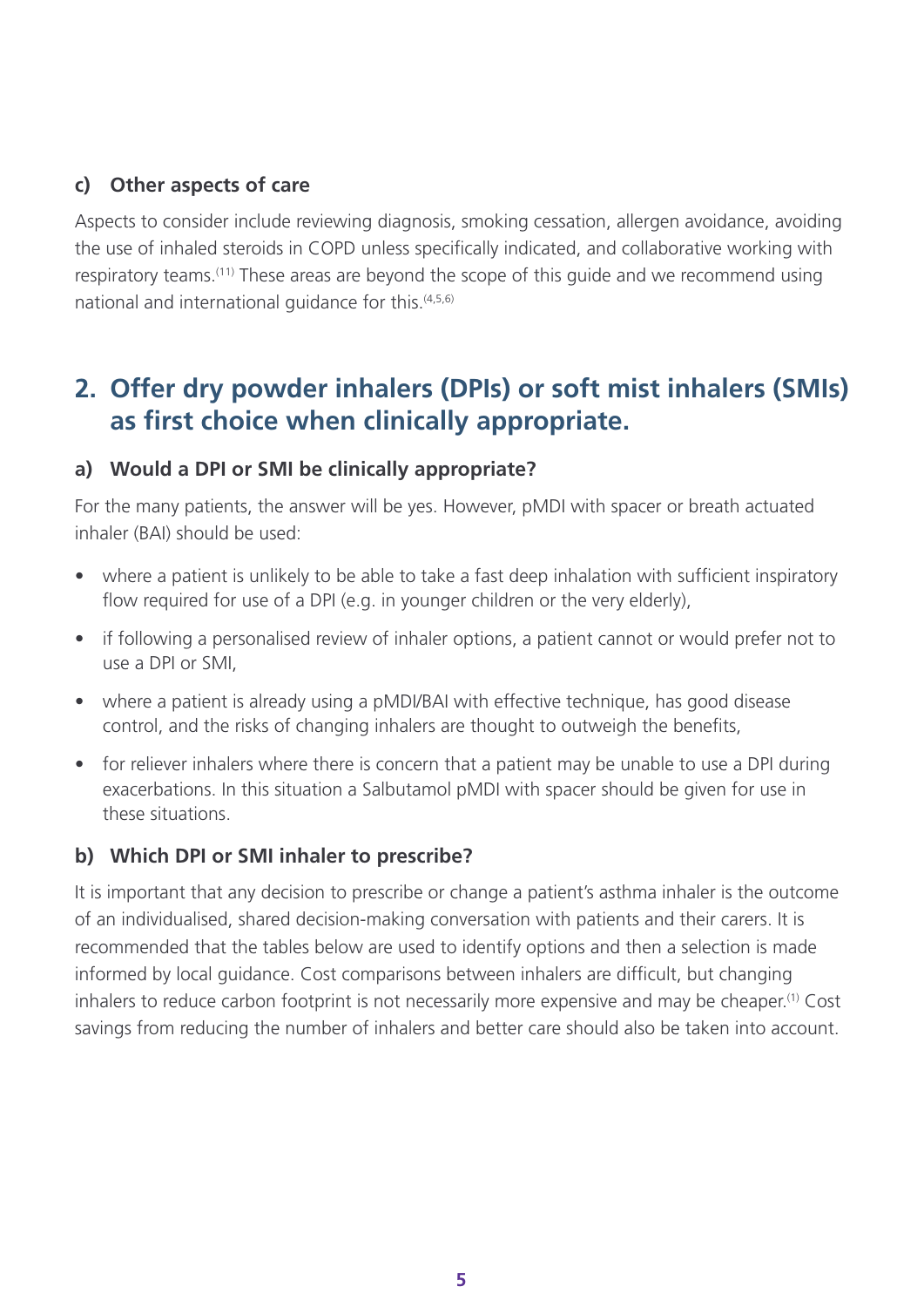### **3. If pMDI is needed or preferred then chose brand and dosing regime with care to minimise carbon footprint by:**

#### **a) Avoiding use of branded Ventolin Evohaler**

Ventolin 100mcg Evohaler has more than double the carbon footprint of other Salbutamol pMDIs.(1) This does not affect Ventolin Accuhaler which is a DPI with 200mcg per dose.

#### **b) Prescribing inhaled corticosteroids to minimise the number of doses required for the same strength**

For example, prescribe 1 dose of 200mcg Clenil or Soprobec twice a day rather than 2 doses of 100mcg Clenil or Soprobec twice a day. This effectively halves the carbon footprint of treatment and may be easier and cheaper for the patient. Any dosing changes need careful discussion with patient and good awareness across all involved health professionals to ensure dosing is correct.

#### **c) Avoiding use of Flutiform or Symbicort pMDIs**

These contain HFA227ea which has a much higher carbon footprint than the HFA134a used in other pMDIs.(1) These inhalers should only be used for patients where all alternative inhalers have been tried and they are recommended by respiratory specialists OR they are already in use and it is thought clinically inappropriate to switch, for example in a patient with known severe or hard to control asthma. This does not apply to Symbicort Turbohaler which is a DPI.

### **4. Ask patients to return all used or unwanted inhalers to community pharmacies or dispensaries for disposal.**

The pharmacy or dispensary can then send for recycling or incineration. Inhalers should not be put into household waste as this allows release of remaining HFAs into the atmosphere. Incineration thermally degrades HFAs into far less potent greenhouse gases. Used and unwanted inhalers returned to community pharmacies can be sent for incineration or in some cases, pharmacies or dispensaries may have access to inhaler recycling which allows the plastics and gases to be recycled.(e.g.  $(12)$ )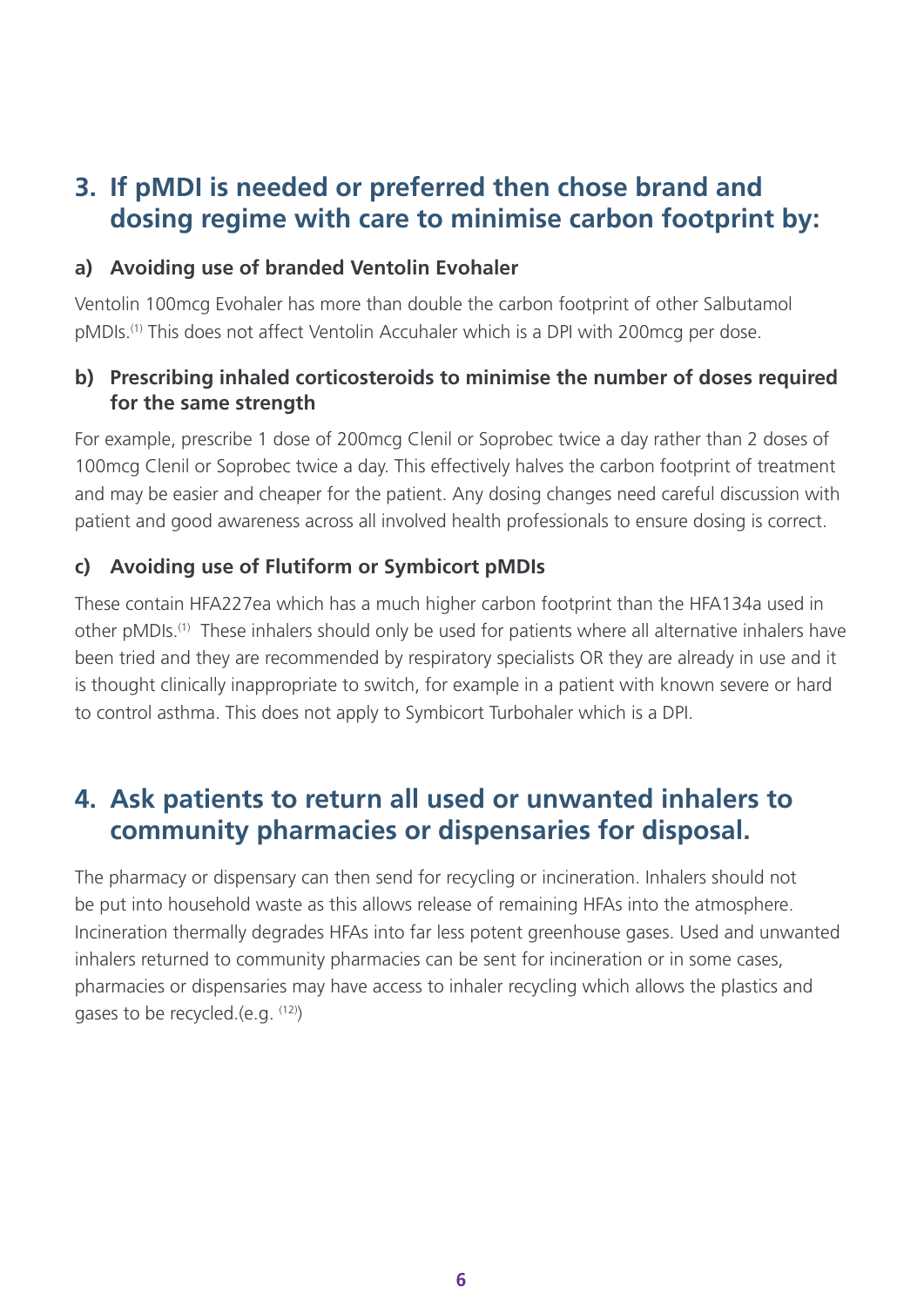## FREQUENTLY ASKED QUESTIONS

#### **1. How can I effectively advise on appropriate technique for use of so many different devices which I am not familiar with?**

Asthma UK videos on inhaler technique can help with this.<sup>(13)</sup> You will probably find there are relatively few types of device which you prescribe regularly informed by what is recommended in your area.

### **2. How do I know which doses of inhalers are likely to be similar in clinical effectiveness?**

The attached table is based on the BTS/SIGN Asthma Guidance. Remember that clinical effectiveness also depends on other factors including patient use so finding the right device for a patient is very important.

#### **3. Do I need to check inspiratory flow in all patients when starting a DPI? And how do I do this?**

No. For many patients there is no need to check their inspiratory flow. Adults and older children with mild to moderate asthma are likely to have sufficient flow. It may be useful having an inspiratory flow device (which is a similar size to a peak flow meter) so that you can check this in those with more severe disease or older patients.

### **4. Is there any benefit to prescribing inhaled corticosteroid pMDIs as 2 doses twice a day rather than 1 dose twice a day of a higher strength?**

Clinically there may be an advantage in terms of flexibility of dosing. However once a patient is clinically stable, most should be able to use a one dose twice a day regimen. In inhalers with the same number of doses at a higher strength, patients may prefer a one dose twice a day regime for convenience and cost as each inhaler will last twice as long.

### **5. Is there any way to ensure Ventolin Evohaler is not dispensed when prescribing a generic Salbutamol pMDI?**

No. There remains debate about whether to prescribe Salbutamol pMDI generically or by brand. To ensure Ventolin Evohaler is not given you need to prescribe a specific alternative Salbutamol pMDI by brand such as Salamol or Airomir. However, prescribing generically allows pharmacies greater flexibility and so reduces the risk of stock shortages.

### **6. My local Clinical Commissioning Group/Health Board recommends pMDIs first line. What should I do?**

Many local NHS organisations have amended their prescribing guidance in recent years and others are looking at this. If possible, engage with the CCG and support them in this process. As a prescriber the responsibility for what you prescribe ultimately sits with you so you should only prescribe what you think is appropriate as a professional.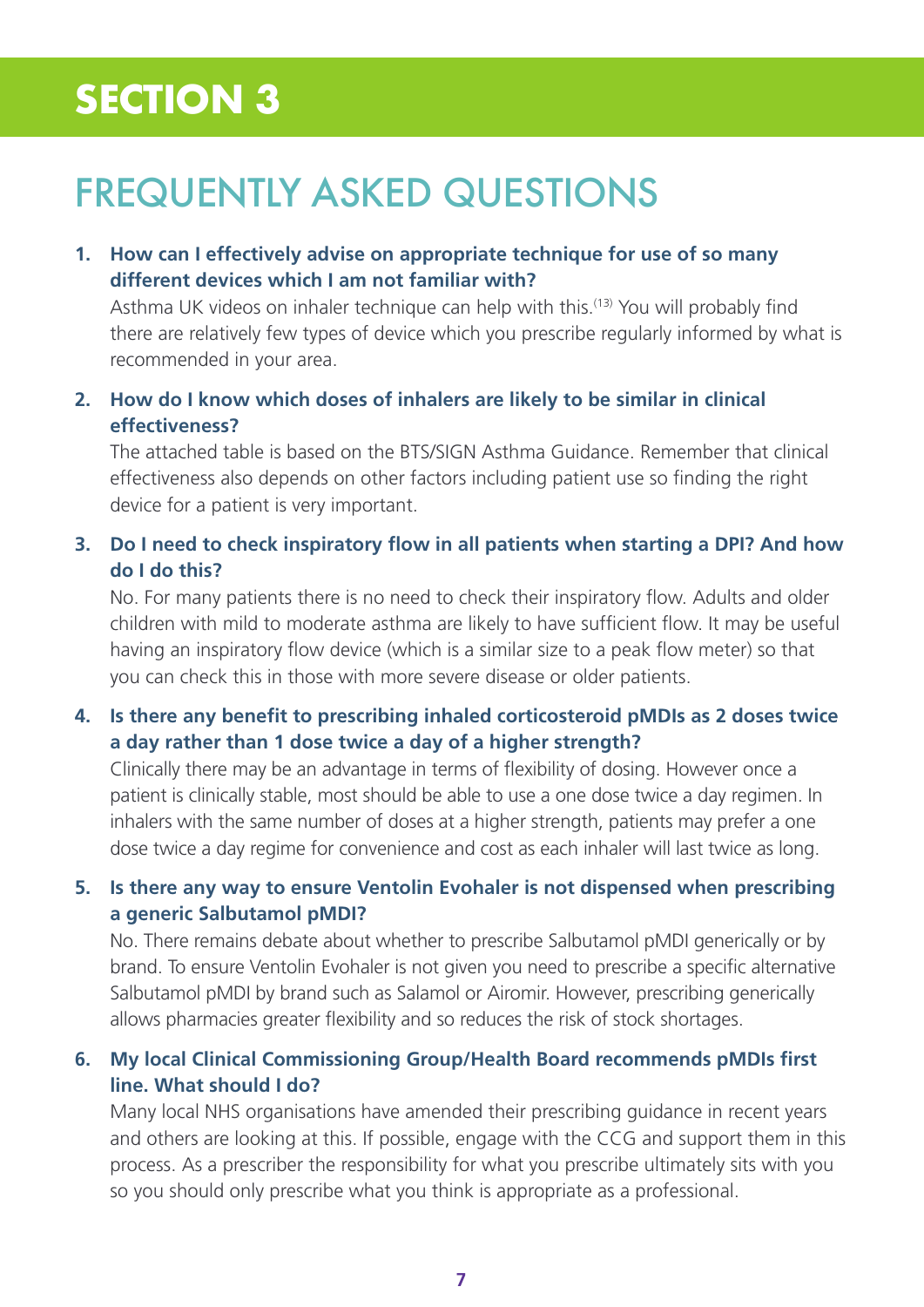### **7. Aren't there many different aspects of inhaler choice, not just environmental, which I should consider?**

Yes. Foremost among these is which is the best inhaler clinically for the patient in question. Carbon footprint is another important but often overlooked impact which is why it is the focus of this guide. Patient preference and financial costs are also important considerations. Supply issues may be important in some areas at some times. Other environmental and social impacts of inhalers are currently poorly described and therefore are difficult to take into account.

**8. What about addressing smoking, air pollution, and other causes of lung disease?**  Preventing respiratory disease is very important but beyond this guide's scope.

#### **9. Is Maintenance and Reliever Therapy (MART) a good option for some patients with asthma?**

Yes. This can improve clinical outcomes and lower environmental footprint for some patients. Some combination inhalers, containing corticosteroid and the long- acting beta agonist formoterol, can be used as both preventer and reliever inhaler – so-called Maintenance and Reliever Therapy (MART). Most of the licensed options for MART in the UK are DPIs and as this regime reduces the use of salbutamol pMDI it can significantly lower the carbon footprint of treatment. More information for patients about MART is available from Asthma UK.<sup>(14)</sup>

#### **10. Should emergency packs containing a Salbutamol pMDI and spacer be offered to patients with asthma or COPD whose normal treatment is DPI/SMI?**

This is one proposed solution to concerns that in an acute asthma attack a patient may not be able to use a dry powder reliever inhaler. This may be particularly useful for those with a history of acute attacks or who are thought to be at high risk of an attack.

#### **11. Will new propellant gases for pMDIs with lower carbon footprint make the changes suggested in this guide unnecessary?**

Metered dose inhalers using the propellant HFA152a are being developed and are expected to have a significantly lower carbon footprint than currently available pMDIs. They are likely to be a valuable option for patients requiring pMDIs in the future but it is not clear when these will be available for patients and it is not expected that their carbon footprint will be as low as currently available dry powder inhalers. It is therefore not recommended that treatment changes are delayed in anticipation of this development.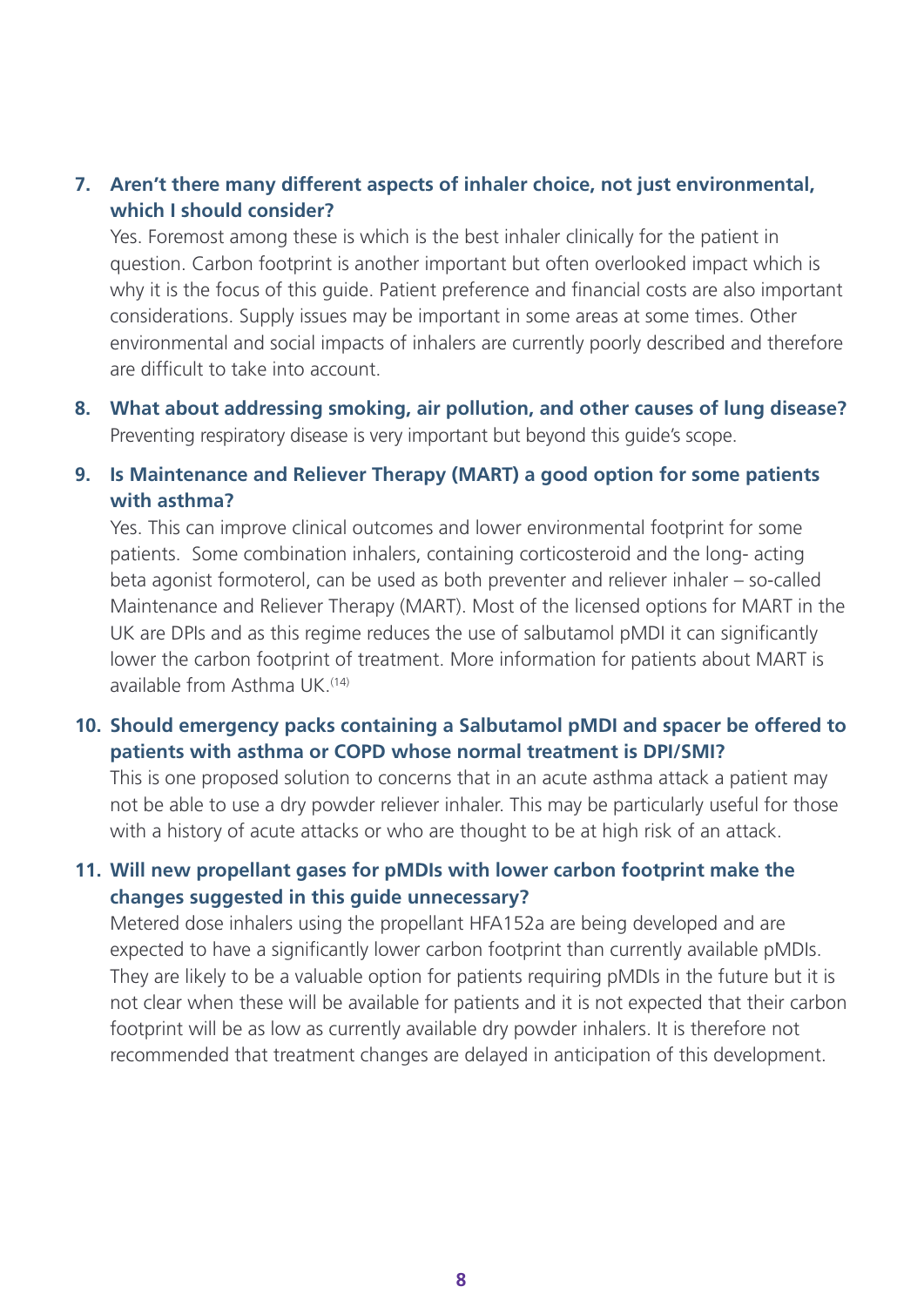### TABLES OF INHALERS BY CARBON FOOTPRINT CATEGORY

| <b>Inhaled Corticosteroid (ICS) Inhalers by Adult Dose and Carbon Footprint</b>                            |                                                               |                                 |                                 |                                         |  |  |
|------------------------------------------------------------------------------------------------------------|---------------------------------------------------------------|---------------------------------|---------------------------------|-----------------------------------------|--|--|
|                                                                                                            | <b>ICS</b>                                                    | Low Dose                        | <b>Medium Dose</b>              | High Dose #                             |  |  |
| <b>Low Carbon</b><br><b>Footprint</b><br>(<2kg CO2e per<br>inhaler)<br>Use where clinically<br>appropriate | <b>Beclometasone</b>                                          |                                 |                                 |                                         |  |  |
|                                                                                                            | Beclomethasone<br>Easyhaler                                   | 200mcg one dose<br>twice a day  | 200mcg two dose<br>twice a day  | n/a                                     |  |  |
|                                                                                                            | <b>Budesonide</b>                                             |                                 |                                 |                                         |  |  |
|                                                                                                            | <b>Budesonide</b><br>Easyhaler                                | 200mcg one dose<br>twice a day  | 400mcg one dose<br>twice a day* | 400mcg two doses<br>twice a day         |  |  |
|                                                                                                            | Pulmicort Turbohaler                                          | 200mcg one dose<br>twice a day* | 400mcg one dose<br>twice a day* | 400mcg two doses<br>twice a day         |  |  |
|                                                                                                            | <b>Budelin Novolizer</b>                                      | 200mcg one dose<br>twice a day  | 400mcg one dose<br>twice a day  | 400mcg two doses<br>twice a day         |  |  |
|                                                                                                            | <b>Fluticasone proprionate</b>                                |                                 |                                 |                                         |  |  |
|                                                                                                            | Flixotide Accuhaler                                           | 100mcg one dose<br>twice a day  | 250mcg one dose<br>twice a day  | 500mcg one dose<br>twice a day          |  |  |
|                                                                                                            | <b>Mometasone</b>                                             |                                 |                                 |                                         |  |  |
|                                                                                                            | Asmanex Twisthaler                                            | 200mcg one dose<br>twice a day  | 400mcg one dose<br>twice a day  | n/a                                     |  |  |
|                                                                                                            |                                                               |                                 |                                 |                                         |  |  |
| <b>High Carbon</b>                                                                                         | <b>Beclometasone</b>                                          |                                 |                                 |                                         |  |  |
| <b>Footprint</b><br>(6-20kgCO2e per                                                                        | Clenil Modulite<br>pMDI                                       | 200mcg one dose<br>twice a day* | 200mcg two doses<br>twice a day | 250mcg two-to four<br>doses twice a day |  |  |
| inhaler)<br>Use if low carbon                                                                              | Kelhale pMDI<br>(extrafine)                                   | 100mcg one dose<br>twice a day* | 100mcg two doses<br>twice a day | 100mcg four doses<br>twice a day        |  |  |
| footprint alternative<br>not appropriate                                                                   | Qvar pMDI /<br>Autohaler /<br>Easi-Breathe (all<br>extrafine) | 100mcg one dose<br>twice a day* | 100mcg two doses<br>twice a day | 100mcg four doses<br>twice a day        |  |  |
|                                                                                                            | Soprobec pMDI                                                 | 200mcg one dose<br>twice a day* | 200mcg two doses<br>twice a day | 250mcg two or four<br>doses twice a day |  |  |
|                                                                                                            | <b>Ciclesonide</b>                                            |                                 |                                 |                                         |  |  |
|                                                                                                            | Alvesco pMDI                                                  | 160mcg one dose<br>once a day*  | 160mcg two doses<br>once a day  | 160mcg two doses<br>twice a day         |  |  |
|                                                                                                            | <b>Fluticasone proprionate</b>                                |                                 |                                 |                                         |  |  |
|                                                                                                            | Flixotide Evohaler<br>pMDI                                    | 50mcg two doses<br>twice a day  | 250mcg one dose<br>twice a day* | 250mcg two doses<br>twice a day         |  |  |

All doses listed are licensed for adult asthma.

For COPD and paediatric asthma please check licensing and dosing in the British National Formulary.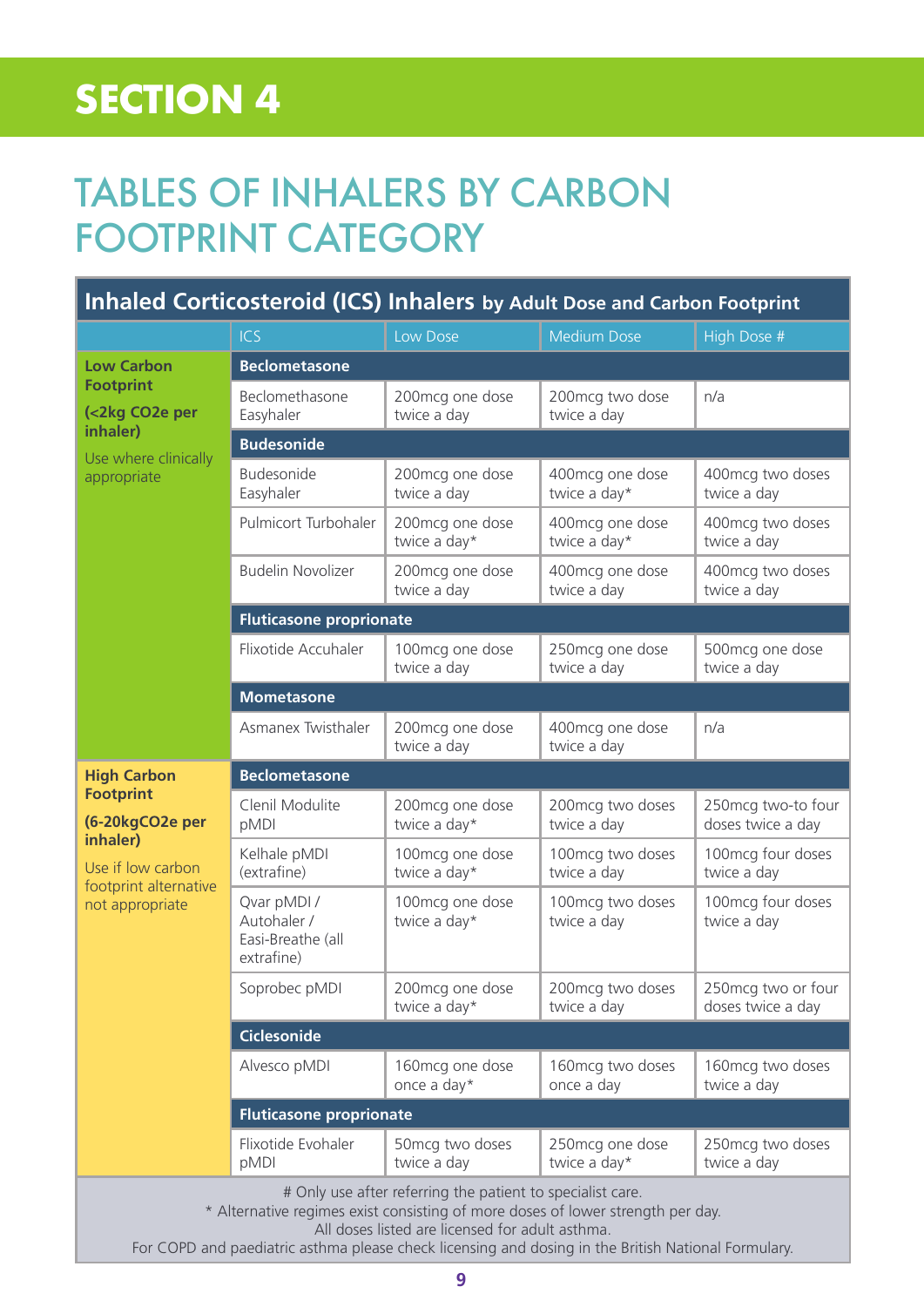| <b>ICS/LABA Combination Inhalers by Adult Dose and Carbon Footprint</b>                                                                                                           |                                                                        |                                 |                                 |                                 |  |  |
|-----------------------------------------------------------------------------------------------------------------------------------------------------------------------------------|------------------------------------------------------------------------|---------------------------------|---------------------------------|---------------------------------|--|--|
|                                                                                                                                                                                   | <b>ICS/LABA</b>                                                        | Low Dose                        | <b>Medium Dose</b>              | High Dose #                     |  |  |
| <b>Low Carbon</b>                                                                                                                                                                 | Beclometasone diproprionate (extrafine) with formoterol                |                                 |                                 |                                 |  |  |
| <b>Footprint</b><br>(<2kg CO2e per<br>inhaler)<br>Use where clinically<br>appropriate                                                                                             | Fostair Nexthaler                                                      | 100/6 one dose<br>twice a day   | 100/6 two doses<br>twice a day  | 200/6 two doses<br>twice a day  |  |  |
|                                                                                                                                                                                   | <b>Budesonide with formoterol</b>                                      |                                 |                                 |                                 |  |  |
|                                                                                                                                                                                   | Duoresp Spiromax<br>Fobumix Easyhaler                                  | 160/4.5 one dose<br>twice a day | 320/9 one dose<br>twice a day*  | 320/9 two doses<br>twice a day  |  |  |
|                                                                                                                                                                                   | Symbicort<br>Turbohaler                                                | 200/6 one dose<br>twice a day   | 400/12 one dose<br>twice a day* | 400/12 two doses<br>twice a day |  |  |
|                                                                                                                                                                                   | Fluticasone proprionate with salmeterol                                |                                 |                                 |                                 |  |  |
|                                                                                                                                                                                   | Seretide Accuhaler                                                     | 100/50 one dose<br>twice a day  | 250/50 one dose<br>twice a day  | 500/50 one dose<br>twice a day  |  |  |
|                                                                                                                                                                                   | Fusacomb Easyhaler                                                     | n/a                             | 250/50 one dose<br>twice a day  | 500/50 one dose<br>twice a day  |  |  |
|                                                                                                                                                                                   | AirFluSal Forspiro<br>Stalpex DPI                                      | n/a                             | n/a                             | 500/50 one dose<br>twice a day  |  |  |
|                                                                                                                                                                                   | <b>Fluticasone furoate with vilanterol</b>                             |                                 |                                 |                                 |  |  |
|                                                                                                                                                                                   | Relvar Ellipta                                                         | n/a                             | 92/22 one dose<br>once a day    | 184/22 one dose<br>once a day   |  |  |
| <b>High Carbon</b><br><b>Footprint</b><br>(10-20kgCO2e per<br>inhaler)<br>Use if low carbon<br>footprint alternative<br>not appropriate                                           | Beclometasone diproprionate (extrafine) with formoterol                |                                 |                                 |                                 |  |  |
|                                                                                                                                                                                   | Fostair pMDI                                                           | 100/6 one dose<br>twice a day   | 100/6 two doses<br>twice a day  | 200/6 two doses<br>twice a day  |  |  |
|                                                                                                                                                                                   | Fluticasone proprionate with salmeterol                                |                                 |                                 |                                 |  |  |
|                                                                                                                                                                                   | Combisal pMDI<br>Seretide Evohaler                                     | 50/25 two doses<br>twice a day  | 125/50 two doses<br>twice a day | 250/25 two doses<br>twice a day |  |  |
|                                                                                                                                                                                   | (Other brands exist)<br><b>Fluticasone proprionate with formoterol</b> |                                 |                                 |                                 |  |  |
| <b>Highest Carbon</b><br><b>Footprint</b><br>(>34kgCO2e per<br>inhaler)<br><b>Avoid unless</b><br>no appropriate<br>alternative or<br>switching is<br>inappropriate<br>clinically | Flutiform pMDI                                                         | 50/5 two doses                  | 125/5 two doses                 | 250/10 two doses                |  |  |
|                                                                                                                                                                                   |                                                                        | twice a day                     | twice a day                     | twice a day                     |  |  |
|                                                                                                                                                                                   | Flutiform K-haler<br>(discontinued 2021)                               | 50/5 two doses<br>twice a day   | 125/5 two doses<br>twice a day  | 250/10 two doses<br>twice a day |  |  |
|                                                                                                                                                                                   | <b>Budesonide with formoterol</b>                                      |                                 |                                 |                                 |  |  |
|                                                                                                                                                                                   | Symbicort pMDI                                                         | 100/3 two doses<br>twice a day  | 200/6 two doses<br>twice a day  | n/a                             |  |  |
| # Only use after referring the patient to specialist care * Alternative regimes exist consisting of more doses of                                                                 |                                                                        |                                 |                                 |                                 |  |  |

# Only use after referring the patient to specialist care. \* Alternative regimes exist consisting of more doses of lower strength per day. All doses listed are licensed for adult asthma.

For COPD and paediatric asthma please check licensing and dosing in the British National Formulary.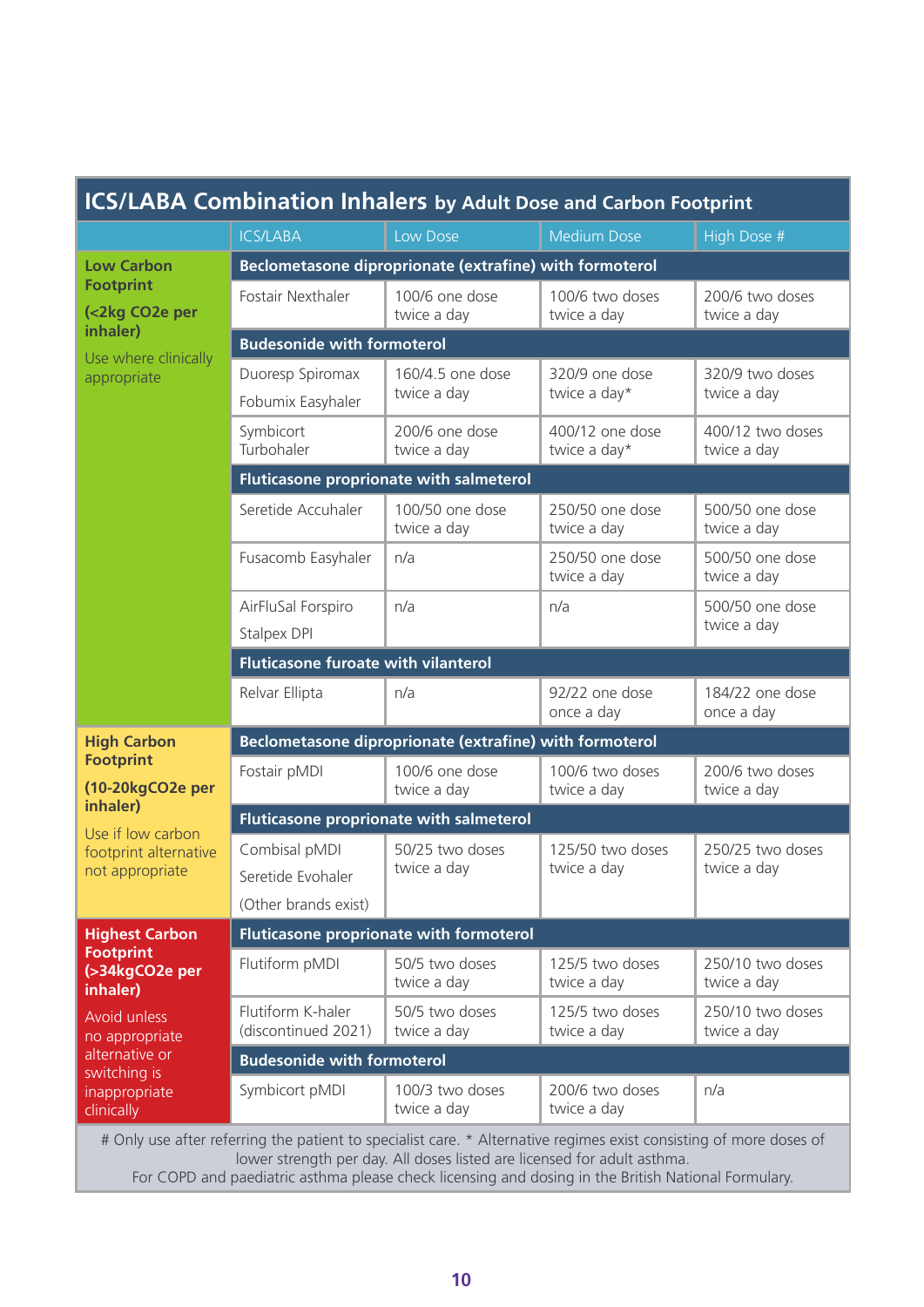| <b>Other Inhalers by Carbon Footprint</b>                                                                                                                                                                                                                                                                                                                                                                                                                                                                             |                                                                                                                                           |                                                                                                                                                                           |                                                                                               |  |  |  |  |
|-----------------------------------------------------------------------------------------------------------------------------------------------------------------------------------------------------------------------------------------------------------------------------------------------------------------------------------------------------------------------------------------------------------------------------------------------------------------------------------------------------------------------|-------------------------------------------------------------------------------------------------------------------------------------------|---------------------------------------------------------------------------------------------------------------------------------------------------------------------------|-----------------------------------------------------------------------------------------------|--|--|--|--|
|                                                                                                                                                                                                                                                                                                                                                                                                                                                                                                                       | <b>Short Acting Beta Agonists</b><br>(SABA)                                                                                               | Long Acting Beta Agonists<br>(LABA)                                                                                                                                       | Triple combination (ICS/<br>LABA/LAMA)                                                        |  |  |  |  |
| <b>Low Carbon</b><br><b>Footprint</b><br>(<2kg CO2e per<br>inhaler)<br>Use where clinically<br>appropriate                                                                                                                                                                                                                                                                                                                                                                                                            | Salbutamol:<br>Salbutamol Easyhaler<br>Salbulin Novolizer<br>Ventolin Accuhaler (DPI)<br><b>Terbutaline:</b><br>Bricanyl Turbohaler (DPI) | Formoterol:<br>Foradil (DPI)<br>Formoterol Easyhaler (DPI)<br>Oxis Turbohaler (DPI)<br>Indacaterol:<br>Onbrez Breezhaler (DPI)<br>Olodaterol:<br>Striverdi Respimat (SMI) | <b>Fluticasone Furoate</b><br>/ Umeclidinium /<br><b>Vilanterol:</b><br>Trelegy Ellipta (DPI) |  |  |  |  |
|                                                                                                                                                                                                                                                                                                                                                                                                                                                                                                                       |                                                                                                                                           | Salmeterol:<br>Serevent Accuhaler (DPI)                                                                                                                                   |                                                                                               |  |  |  |  |
| <b>High Carbon</b><br><b>Footprint</b><br>(9-20kgCO2e per<br>inhaler)<br>Use if low carbon<br>footprint alternative<br>not appropriate                                                                                                                                                                                                                                                                                                                                                                                | Salbutamol:<br>Airomir<br>Salamol<br>(pMDI)<br>Airomir 100 Autohaler (BAI)<br>Salamol 100 Easi-breathe<br>(BAI)                           | Formoterol:<br>Atimos Modulite (pMDI)<br>Salmeterol:<br>Serevent Evohaler (pMDI)<br>Multiple other manufacturers<br>(pMDI)                                                | <b>Beclometasone /</b><br>Glycopyrronium /<br>Formoterol:<br>Trimbow (pMDI)                   |  |  |  |  |
| <b>Higher Carbon</b><br><b>Footprint</b><br>(28KgC02e)                                                                                                                                                                                                                                                                                                                                                                                                                                                                | Salbutamol:<br>Ventolin 100 Evohaler (pMDI)                                                                                               |                                                                                                                                                                           |                                                                                               |  |  |  |  |
| All Long Acting Muscarinic Antagonists (LAMA) have low carbon footprint (DPI or SMI).<br>All LAMA/LABA inhalers have low carbon footprint (DPI or SMI).<br>Short Acting Muscarinic Antagonist (SAMA) is only available as Ipratropium which has a high carbon footprint<br>(Atrovent pMDI)<br>Cromoglicate and Nedocromil inhalers are only available as inhalers with high carbon footprints. (Intal pMDI and<br>Tilade pMDI).<br>For indications, dosing and licensing please check the British National Formulary. |                                                                                                                                           |                                                                                                                                                                           |                                                                                               |  |  |  |  |

Note on construction of tables: The above tables have been constructed based on propellant included in the inhalers rather than detailed consideration of the specific carbon footprint of individual inhalers as this usually dominates the carbon footprint. Ventolin Evohaler was considered specifically as an exception in its class. The indicative footprints have been based on Wilkinson et al (2019) and the Ventolin Evohaler footprint has been taken from Janson et al (2020).<sup>(1,15)</sup> The indicative ranges were widened slightly in response to emerging work by PrescQIPP CIC (2021).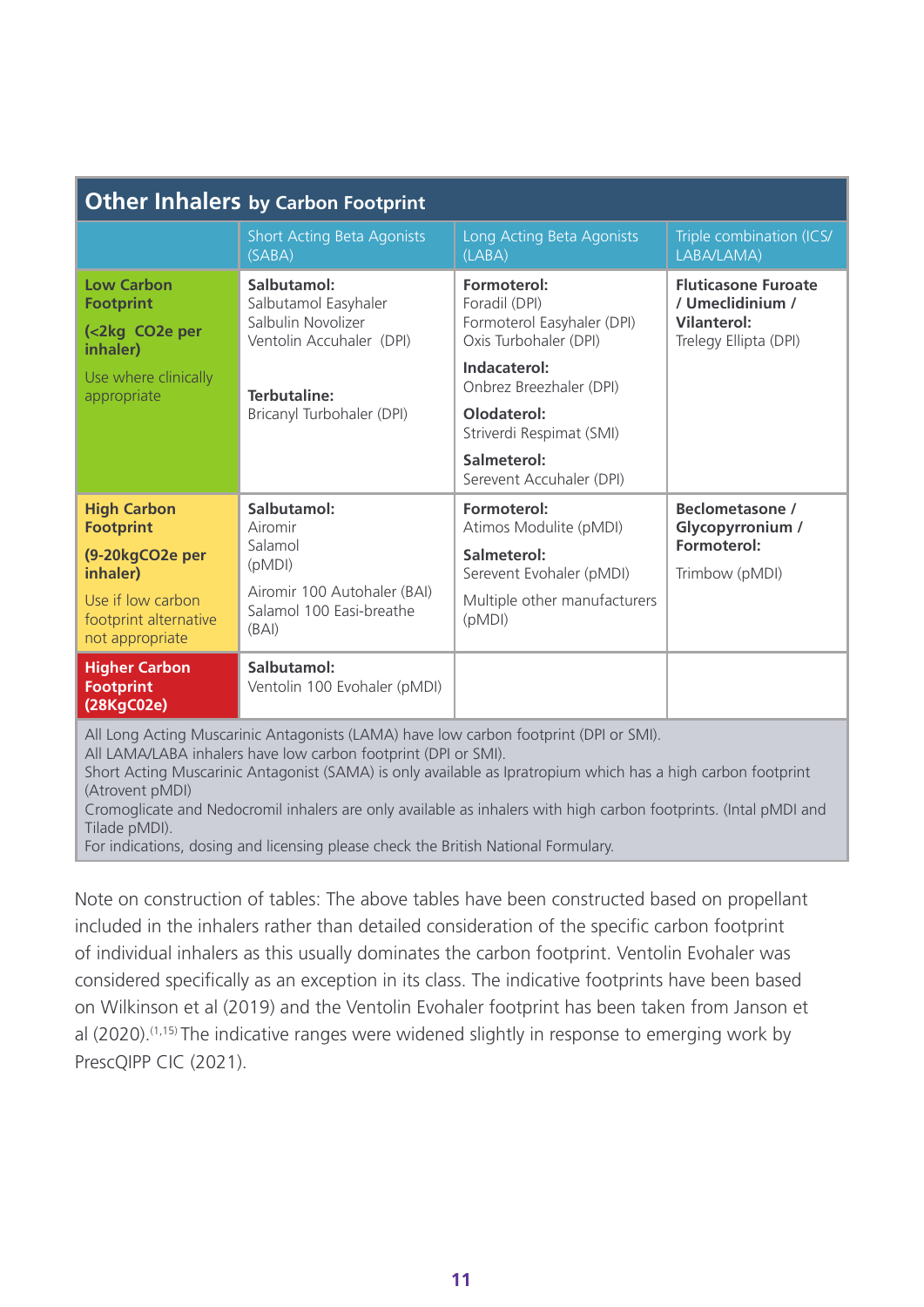# REFERENCES

- 1. Wilkinson AJK, Braggins R, Steinbach I, Smith J. Costs of switching to low global warming potential inhalers. An economic and carbon footprint analysis of NHS prescription data in England. BMJ Open [Internet]. 2019;9(10):e028763. Available from: https://bmjopen.bmj. com/content/bmjopen/9/10/e028763.full.pdf
- 2. Tennison I, Roschnik S, Ashby B, Boyd R, Hamilton I, Oreszczyn T, et al. Health care's response to climate change: a carbon footprint assessment of the NHS in England. Lancet Planet Heal. 2021;5(2).
- 3. Janson C, Menzies-Gow A, Nan C, Nuevo J, Papi A, Quint JK, et al. SABINA: An Overview of Short-Acting ß2-Agonist Use in Asthma in European Countries. Adv Ther ;37(3):1124–35. Available from: https://doi.org/10.1007/s12325-020-01233-0
- 4. Bloom CI, Cabrera C, Arnetorp S, Coulton K, Nan C, van der Valk RJP, et al. Asthma-Related Health Outcomes Associated with Short-Acting ß2-Agonist Inhaler Use: An Observational UK Study as Part of the SABINA Global Program. Adv Ther. 2020;37(10).
- 5. Wilkinson A, Menzies-Gow A, Sawyer M, et al. S26 An assessment of short-acting 2-agonist (SABA) use and subsequent greenhouse gas (GHG) emissions in five European countries and the consequence of their potential overuse for asthma in the UK. Thorax 2021;76:A19.
- 6. BTS/SIGN British Guidance on the Management of Asthma 2019 Edition. 2019; Available from: https://www.brit-thoracic.org.uk/quality-improvement/guidelines/asthma/
- 7. National Institute for Health and Care Excellence. NG115 Chronic obstructive pulmonary disease in over 16s: diagnosis and management. 2019; Available from: https://www.nice.org. uk/guidance/ng115
- 8. Asthma: diagnosis, monitoring and chronic asthma management NG80 [Internet]. 2017. Available from: https://www.nice.org.uk/guidance/ng80
- 9. Primary Care Respiratory Society. Asthma Slide Rule [Internet]. Available from: https://www. pcrs-uk.org/resource/asthma-slide-rule
- 10. Thomas M, Price D, Chrystyn H, Lloyd A, Williams AE, von Ziegenweidt J. Inhaled corticosteroids for asthma: impact of practice level device switching on asthma control. BMC Pulm Med. 2009;9.
- 11. Chalmers JD, Laska IF, Franssen FME, Janssens W, Pavord I, Rigau D, et al. Withdrawal of inhaled corticosteroids in COPD: a European Respiratory Society guideline. Eur Respir J [Internet]. 2020 Jun;55(6):2000351. Available from: http://erj.ersjournals.com/lookup/ doi/10.1183/13993003.00351-2020